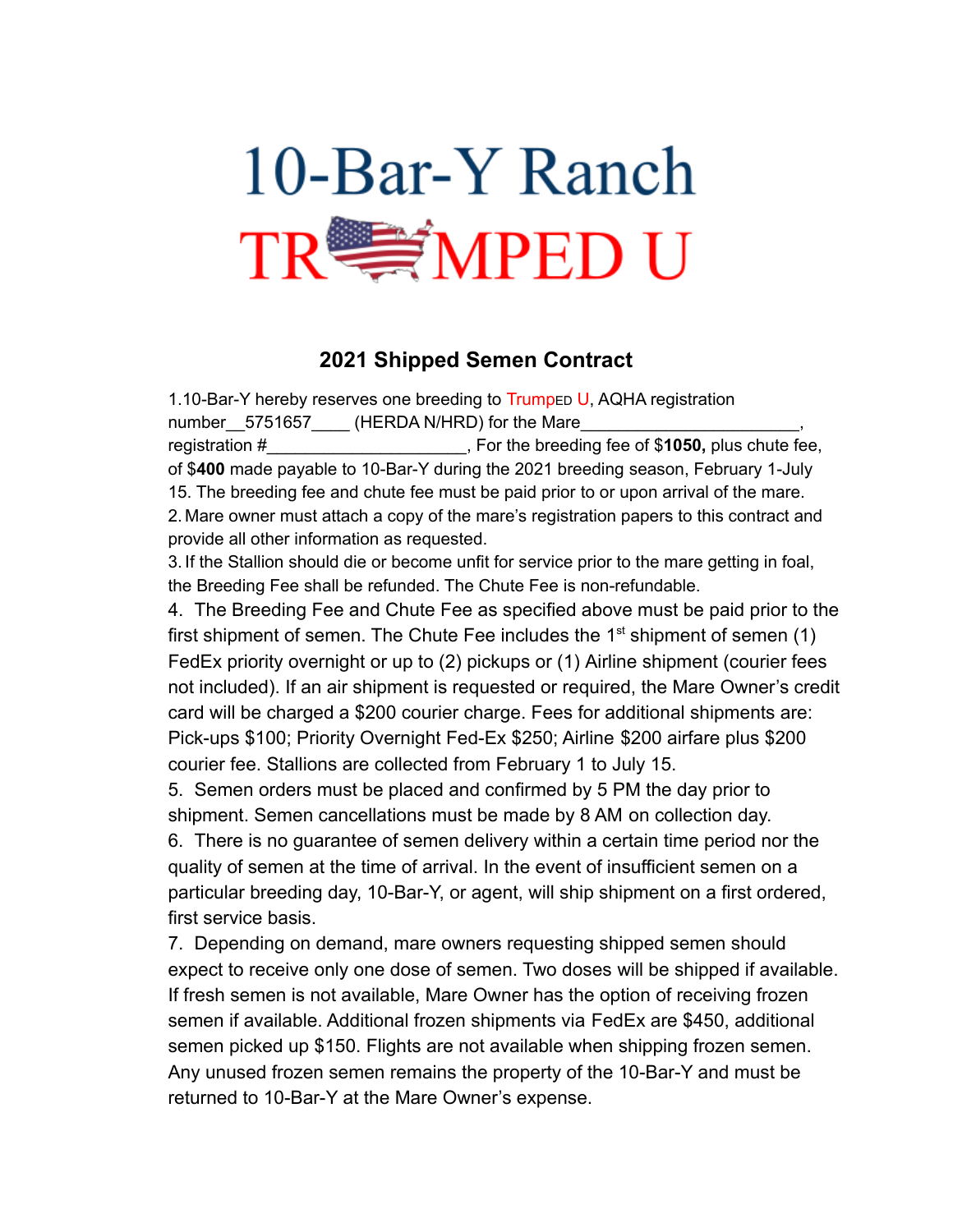8. Should any Foal which is born to the Mare, pursuant to this contract, not stand and nurse, the owner shall be entitled to a re-breed the following year only for this Mare. This re-breed shall apply only if 10-Bar-Y is notified within one week of the death of the foal. This notification must be accompanied by a statement from a licensed veterinarian stating the cause of death. 10-Bar-Y sole liable and obligation for any foal that is born to the mare but does not stand and nurse, shall be the granting of a re-breed. Such breeding shall apply to the breeding fee only and only to the season immediately following the season set forth in this contract. The Mare owner shall pay board, veterinarian, Ferrier and chute fees for the Mare, under the same terms set forth in this contract.

9. Second year re-breeds will be at the discretion of the stallion owner, additional breeding fees may apply.

10.This contract provides one Breeder Certificate. If multiple embryos are retrieved from one breeding additional contracts and/or breeding fees will be at the discretion of the stallion owner, it will be the responsibility of the Mare owner to notify 10-Bar-Y of the number transferred. If multiple embryos are desired and it takes more than one breeding, an additional contract is required for each breeding. If ICSI procedure is used to produce multiple embryos, it will be at the discretion of the stallion owner to determine applicable fees. Please notify 10-Bar-Y with the insemination dates and status (in Foal/ Open) of your mare at the end of the breeding season. Stallion Breeding reports are prepared immediately after the end of the breeding season.

11. If the Mare owner desires to do a frozen embryo, it will solely be their responsibility to pay all nomination fees. It is also the Mare Owner's responsibility to notify 10-Bar-Y when the embryo is frozen and when utilized

12.To obtain a Breeder's Certificate you must notify 10-Bar-Y of the birth of the foal. Certificate will not be issued if the account has not been paid in full. The stallion owner is responsible for signing the Breeders Certificate.

13. Mare Owner shall hold stallion owner, and/or land owner or designee harmless for any accident, injury, theft, disease, sickness, or death suffered by the Mare and/or foal or any other causes of action whatsoever arising out of, or connected in any way with shipped semen contract. This includes but is not limited to, any claims of damage, loss or injury that may occur to any person or personal property.

14. If it shall become necessary for 10-Bar-Y to retain the services of an attorney to enforce its rights under the terms of this contract, including but not limited to the collection of any sums due, the Mare owner will pay 10-Bar-Y or designee for all expenses and costs, Including reasonable and necessary attorney fees incurred by 10-Bar-Y or designee in enforcing this contract.